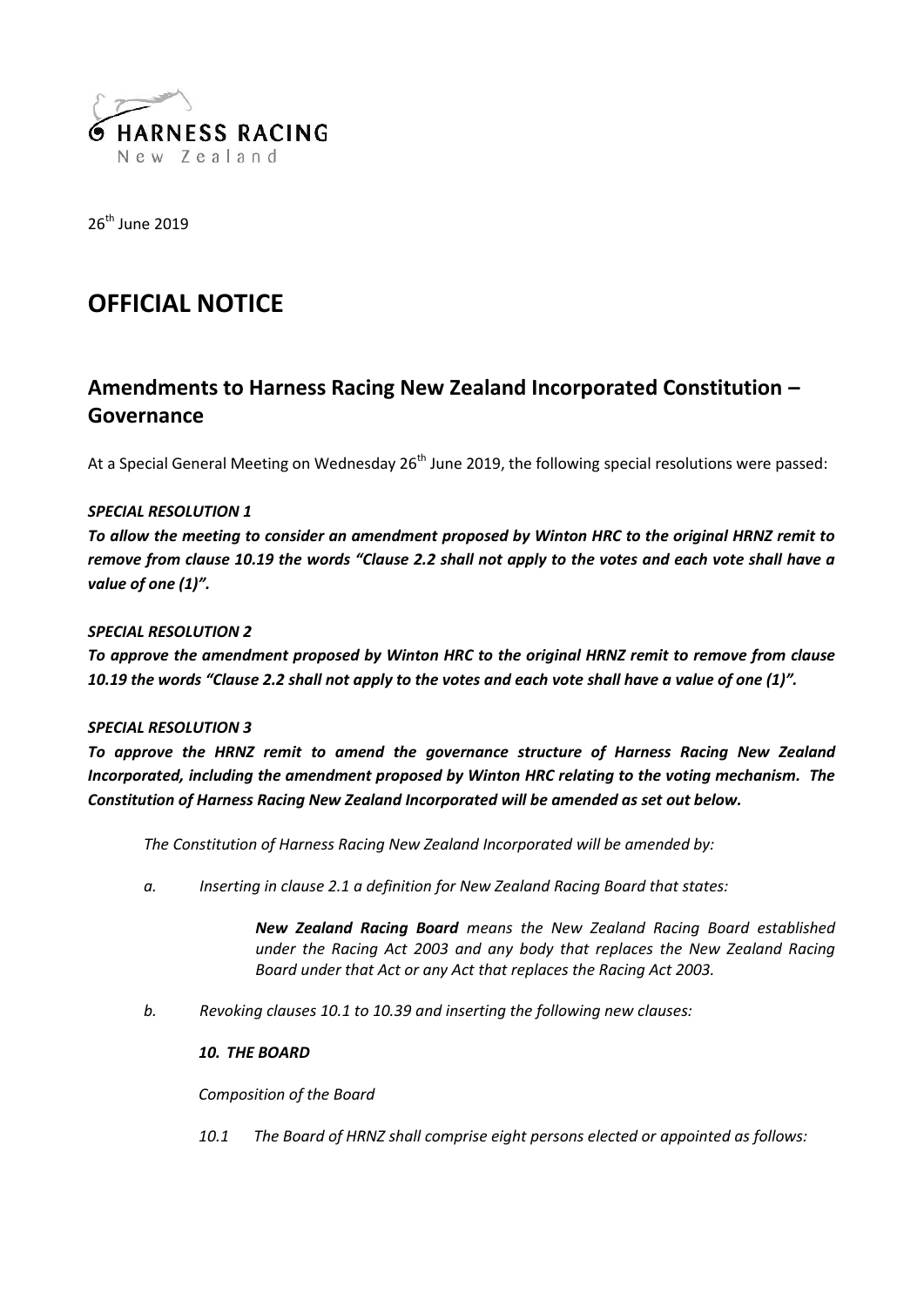- *10.1.1 Four persons elected by the totalisator clubs, other than the Auckland Trotting Club Incorporated and the New Zealand Metropolitan Trotting Club Incorporated, and the kindred bodies.*
- *10.1.2 One person appointed by the Auckland Trotting Club Incorporated.*
- *10.1.3 One person appointed by the New Zealand Metropolitan Trotting Club Incorporated; and*
- *10.1.4 Two independent members appointed by the Independent Appointment Committee.*

*Eligibility for election or appointment*

- *10.2 A person is not eligible to be elected or appointed as or continue to be a member of the Board who:*
	- *10.2.1 Is a paid official of HRNZ;*
	- *10.2.2 Has at any time been or is disqualified for any serious racing offence under the Rules, the Rules of Racing or a corrupt practice under the former New Zealand Rules of Harness Racing, Rules of Racing or any equivalent rules of any recognised Harness Racing Club, Racing Club, Authority or Body in New Zealand or any country;*
	- *10.2.3 Has at any time been convicted of an offence or crime referred to in Schedule 1 of the rules made pursuant to s 34 of the Racing Act 2003;*
	- *10.2.4 Has at any time been struck off the role of a professional body or had their name removed from the register of a professional body;*
	- *10.2.5 Has from the 2019 Annual General meeting of HRNZ has been a member of the Board for a total of nine years either consecutively or otherwise, unless approved by special resolution of HRNZ.*

*Nominations for and election of persons by totalisator clubs and kindred bodies*

# *Nominations*

- *10.3 The Chief Executive shall notify the totalisator clubs and kindred bodies of the number of pending vacancies that year to be filled by the nomination and election of Board members by totalisator clubs and kindred bodies.*
- *10.4 In the month of July each year, or such other date as the Board decides, a totalisator club (other than the Auckland Trotting Club Incorporated and the New Zealand Metropolitan Trotting Club Incorporated) and each kindred body may nominate one or more eligible person for nomination as member of the Board.*
- *10.5 A nomination must be in writing, signed by the chairperson and the secretary of the nominating club or kindred body (or persons of equivalent office), and by the person nominated.*
- *10.6 A nomination must be received by the Chief Executive not later than 4:00 pm on 20 July in the applicable year, or such other time and date as the Board decides.*
	- *10.7 If the number of nominations received by the Chief Executive do not exceed the number of pending vacancies the candidates nominated shall be declared elected.*
	- *10.8 If no nominations are received, or the number of nominations is fewer than the number of pending vacancies, the Board in office must appoint an eligible person as a member of the Board for each pending vacancy for which there is no nomination.*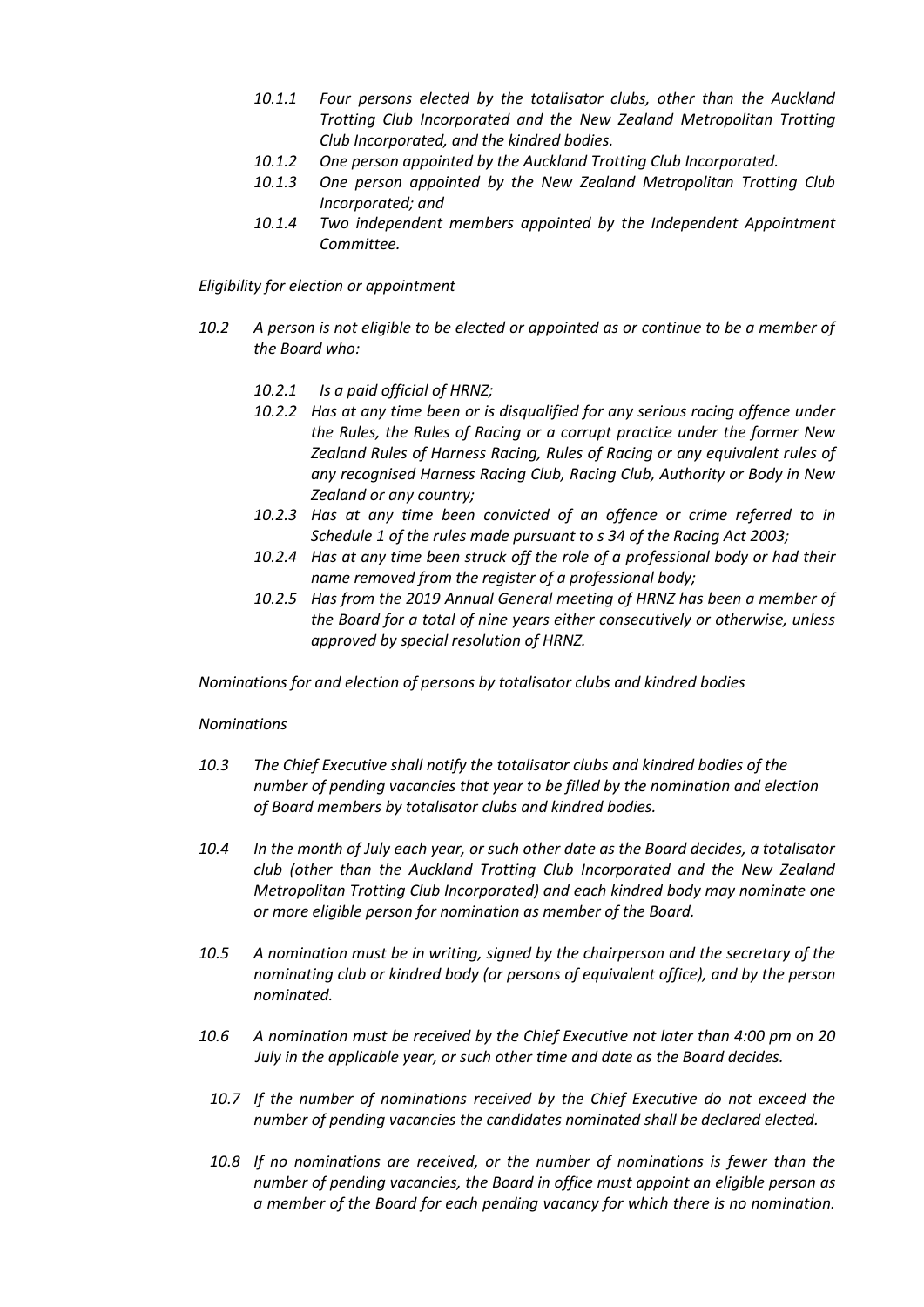*Every person appointed by the Board is deemed to have been elected as a member of the Board by the totalisator clubs and kindred bodies.*

#### *Voting papers*

- *10.9 If the number of persons nominated exceed the number of pending vacancies the Chief Executive shall prepare voting papers. The voting papers must include:*
	- *10.9.1 The number of pending vacancies;*
	- *10.9.2 The names of the nominees;*
	- *10.9.3 The method(s) by which the voting may be submitted; and*
	- *10.9.4 The time and date at which voting closes. If no date is set, voting closes at 4:00pm on 20 August in the applicable year.*
- *10.10 The Board may approve one or more method by which voting may be completed and submitted.*
- *10.11 The Chief Executive shall forward one voting paper to each totalisator club (except the Auckland Trotting Club Incorporated and the New Zealand Metropolitan Trotting Club Incorporated) and kindred body.*
- *10.12 Each club entitled to vote, and each kindred body shall after receipt of the voting paper, by its committee or equivalent body, complete and submit its vote by one of the methods approved by the Board.*
- *10.13 Each club and kindred body must vote where there is one pending vacancy for one nominee, or where there are two pending vacancies for two nominees.*
- *10.14 The voting paper must be signed by the chairperson and the secretary of the club or kindred body (or persons of equivalent office) and returned to the Chief Executive on or before the date and time voting closes.*
- *10.15 Any voting paper which is not completed, submitted by the method approved, signed by the chairperson and the secretary of the club or kindred body (or persons of equivalent office), or received by time and date voting closes is an informal vote.*
- *10.16 If the number of nominees is reduced by withdrawal or otherwise to a number which does not exceed the number of pending vacancies before the counting of votes is commenced the remaining nominee(s) shall be declared elected.*

#### *Counting of votes*

- *10.17 The Chief Executive is the returning officer and must fix a date for the counting of votes.*
- *10.18 The Chief Executive may before the time and date voting closes appoint two scrutineers.*
- *10.19 On the day fixed for the counting of votes the Returning Officer, in the presence of any scrutineers, shall receive the votes and after setting aside all informal votes count the number of valid votes.*
- *10.20 The nominee, or nominees as the case may be, who receive the highest number of votes shall be deemed to be the duly elected member or members of the Board.*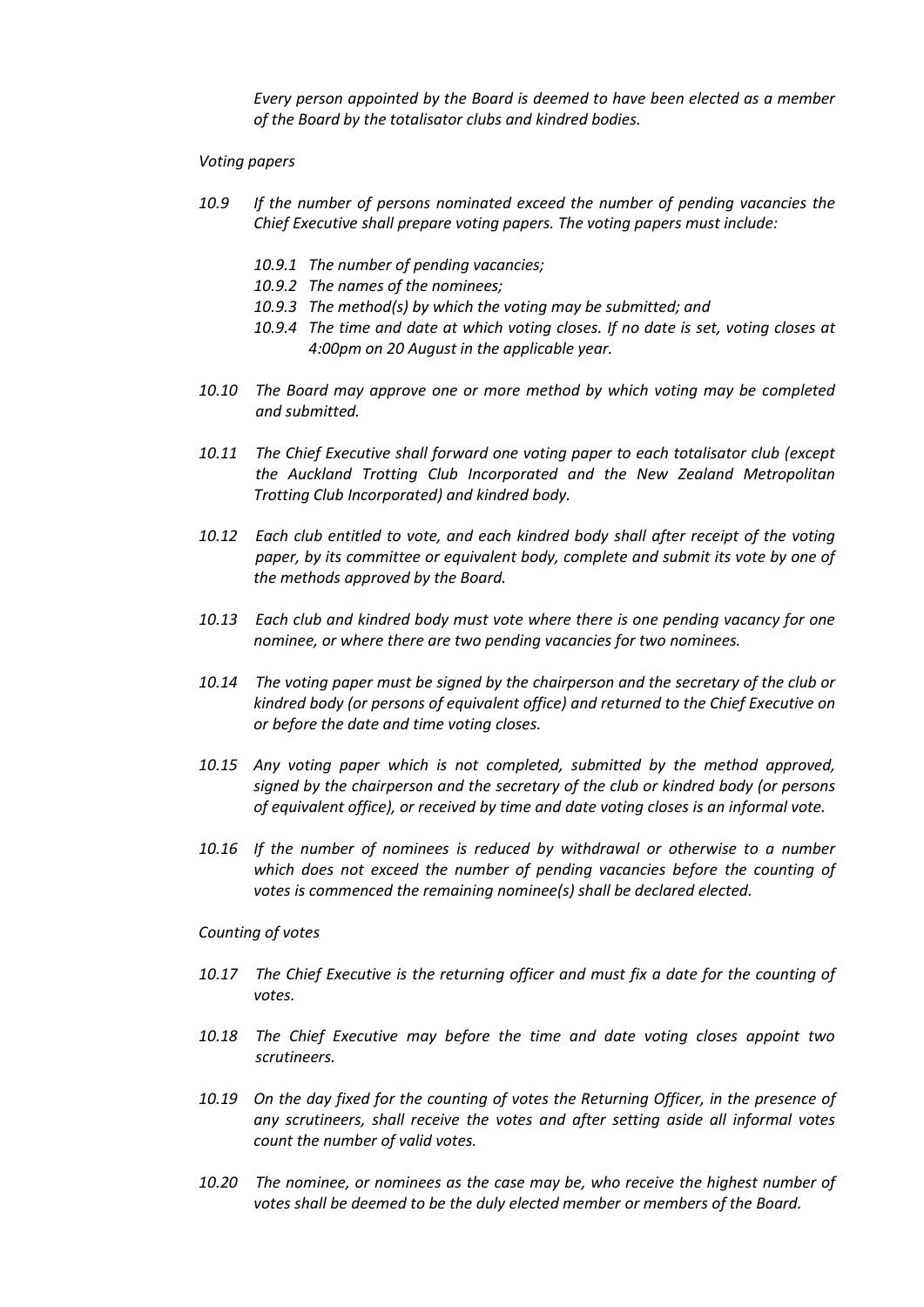- *10.21 Where there is an equality of votes between nominees and the addition of a vote would entitle any of those nominees to be declared elected, the returning officer shall, in the presence of the scrutineers, determine by lot which nominee shall be elected.*
- *10.22 The returning officer and the scrutineers shall report to the Board the result of the election, and the votes properly sealed shall be handed by the scrutineers to the returning officer who must retain them for three months and then destroy them including any electronic record of voting papers.*
- *10.23 The Chief Executive shall publish the result of the election.*

*Appointed Board Members – Auckland Trotting Club Incorporated, New Zealand Metropolitan Trotting Club Incorporated, Independents*

- *10.24 In any year the Auckland Trotting Club Incorporated may appoint a member to the Board year the Chief Executive Officer must before 4:00 pm on 20 August, or such other time and date as the Board decides, notify the Chief Executive the name of the person who has been appointed by the club in accordance with its constitution or rules as a member of the Board.*
- *10.25 In any year the New Zealand Metropolitan Trotting Club Incorporated may appoint a member to the Board year the Chief Executive Officer must before 4:00 pm on 20 August, or such other time and date as the Board decides, notify the Chief Executive the name of the person who has been appointed by the club in accordance with its constitution or rules as a member of the Board.*

#### *Appointment by Independent Appointment Committee*

- *10.26 When required, the Board shall establish an Independent Appointment Committee comprising:*
	- *10.26.1 one person representing HRNZ appointed by the Board;*
	- *10.26.2 one person appointed by the Board who has expertise in governance recruitment; and*
	- *10.26.3 one person appointed by the New Zealand Racing Board.*
- *10.27 The Independent Appointment Committee shall call for applications and appoint the independent members of the Board.*
- *10.28 In any year the Independent Appointments Committee may appoint a member to the Board the Chair of the Independent Appointment Committee must before 4:00 pm on 20 August, or such other time and date as the Board decides, notify the Chief Executive the name of the person(s) appointed by it as a member of the Board.*

#### *Failure to appoint*

*10.29 In the event the Chief Executive does not receive notification of the name of the person to be appointed under clause 10.24, 10.25, or 10.28 the Board shall appoint an eligible person as a member of the Board and every person so appointed is a duly appointed member of the Board.*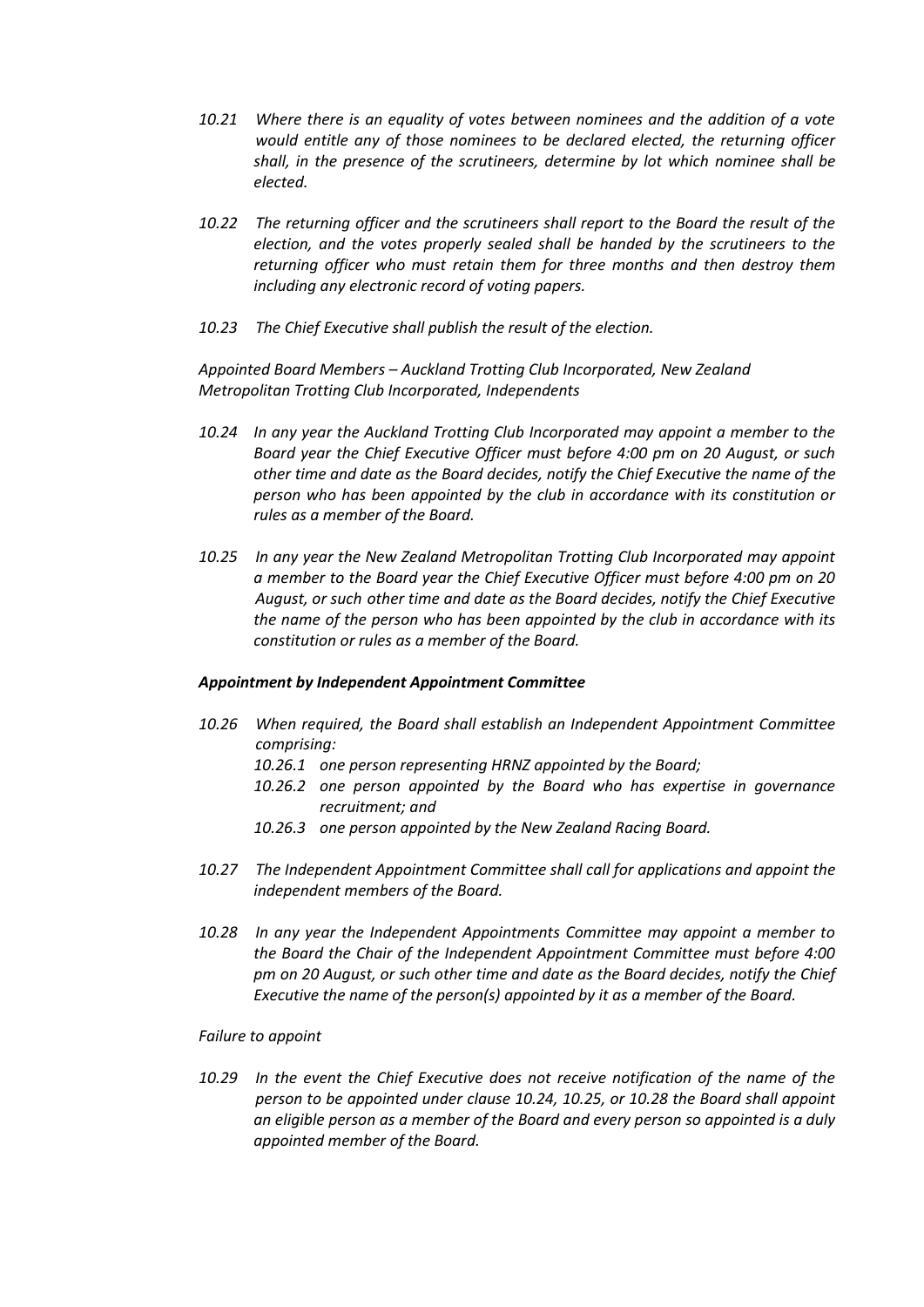### *Term of Appointment*

- *10.30 Every person elected or appointed to be a member of the Board under this Constitution shall, subject to the provisions of this Constitution and unless he or she sooner vacates office, come into office from the conclusion of the Annual General Meeting of HRNZ at which he or she shall be declared to be duly elected or appointed.*
- *10.31 A member of the Board must retire from office in at the conclusion of the Annual Meeting of HRNZ in their third year of office.*
- *10.32 A member of the Board who retires under clause 10.31, may be re-elected or re appointed providing they are not otherwise ineligible election or appointment.*

### *Vacancies*

- *10.33 The office of any member of the Board shall become vacant if they:*
	- *10.33.1 Resign in writing addressed to the Chief Executive;*
	- *10.33.2 Are absent without leave of the Board for more than two successive Board meetings;*
	- *10.33.3 Suffer from incapacity affecting performance of duty, neglect of duty, or misconduct, established to the satisfaction of the Board;*
	- *10.33.4 Die or become ineligible to continue to hold office by reason of the fact that he or she has at any time been or is disqualified for any corrupt practice or serious racing offence as described under clause 10.2.2;*
	- *10.33.5 Are removed from office by resolution of HRNZ; or*
	- *10.33.6 Become bankrupt.*
- *10.34 In any case where the Board grants to any member leave of absence for a period of more than three months, it may appoint a substitute for that member during such absence, provided that where the member was appointed by the Auckland Trotting Club Incorporated, the New Zealand Metropolitan Trotting Club Incorporated, or the Independent Appointment Committee the Board shall invite that club or committee to appoint a substitute member.*
- *10.35 Whenever the office of any member of the Board becomes vacant the vacancy shall be filled:*
	- *10.35.1 Where the vacancy is of a Board member elected by the totalisator clubs and kindred bodies by the Chief Executive calling for nominations from the totalisator clubs and kindred bodies and clauses 10.3 to 10.23 shall apply with necessary modification.*
	- *10.35.2 Where the vacancy is of a Board member appointed by Auckland Trotting Club, the New Zealand Metropolitan Trotting Club, or the Independent Appointment Committee, or by the Board under clause 10.28 by the Chief Executive inviting the relevant club, or committee to appoint a new member to fill the vacancy by a date determined by the Board and clauses 10.24 to 10.28 shall apply with necessary modification.*
- *10.36 A Board member elected or appointed under clause 10.35 shall remain in office for the remainder of the term of the vacating member.*
- 10.37 *No act, proceedings, determination or matter of the Board or of any person acting as a member of the Board shall be invalidated because of a vacancy in the membership of the Board at the time of the act, proceedings, determination or*